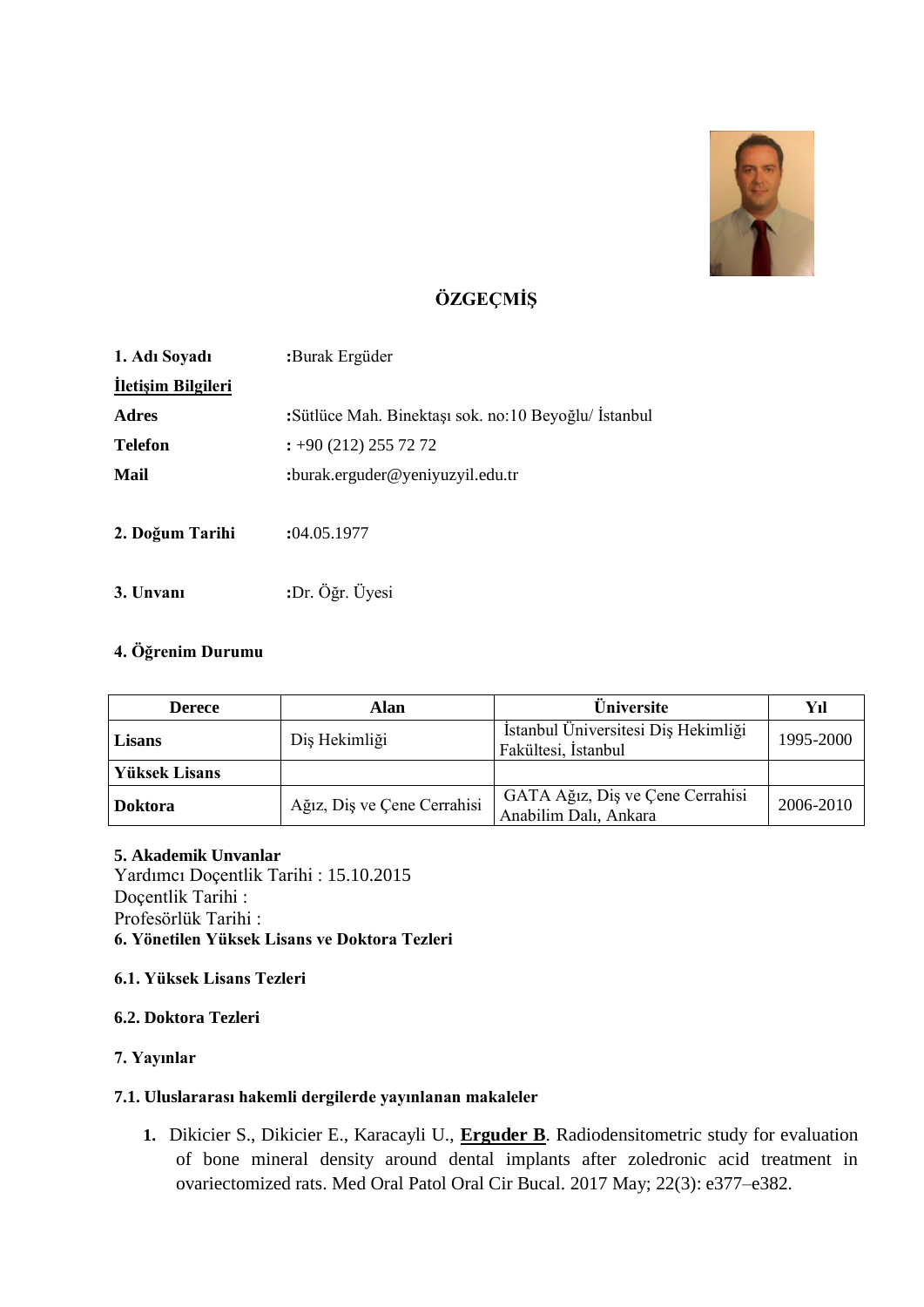#### **7.2. Uluslararası bilimsel toplantılarda sunulan ve bildiri kitabında (Proceeding) basılan bildiriler.**

- **1.** Karaçaylı Ü., Dikicier E., **Ergüder B.**, Yüksel Y., Aydın T., Günaydın Y. Bifosfonat kullanımına bağlı alt çenede gelişen osteonekroz. Türk Oral ve Maksillofasiyal Cerrahi Derneği 15. Uluslar arası Kongresi, 2008, Antalya.
- **2.** Karaçaylı Ü., **Ergüder B.**, Dayangaç E., Köymen R., Günaydın Y. Semento-ossifying fibroma vakasının ekstra-oral yaklaşım ve otojen greft ile tedavisi. Türk Oral ve Maksillofasiyal Cerrahi Derneği 16. Uluslar arası Kongresi, 2009, Nevşehir.
- **3.** Karaçaylı Ü., Dikicier E., **Ergüder B.**, Köymen R., Aydıntuğ Y.S. Diagnosis and treatment of jaw necrosis due to biphosphonate therapy: Reports of three cases. 4th AÇBİD International Oral and Maxillofacial Surgery Society Congress, 2010, Antalya.
- **4.** Köymen R., Karaçaylı Ü., Mısır A.F., Seçer S., **Ergüder B.** Severe facial space infections of odontogenic origin: A case report. 4th AÇBİD International Oral and Maxillofacial Surgery Society Congress, 2010, Antalya.
- **5. Ergüder B.**, Köymen R., Karaçaylı Ü., Kılıç E., Günaydın Y. A comparison of the clinical anesthetic efficacy of 2% articaine and 0.5% levobupivacaine for lower third molar removal. 4th AÇBİD International Oral and Maxillofacial Surgery Society Congress, 2010, Antalya.
- **6. Ergüder B.**, Köymen R., Karaçaylı Ü., Dikicier E. Rare nasopalatine duct cyst with odontoma: A case report. 4th AÇBİD International Oral and Maxillofacial Surgery Society Congress, 2010, Antalya.
- **7.** Karaçaylı Ü., Dikicier E., **Ergüder B.**, Avsever H. Calsifying odontogenic cyst: A case report. 4th AÇBİD International Oral and Maxillofacial Surgery Society Congress, 2010, Antalya.
- **8.** Dikicier E., Karaçaylı Ü., **Ergüder B.**, Köymen R., Peripheral giant cell granuloma following tooth extraction: A case report. 4th AÇBİD International Oral and Maxillofacial Surgery Society Congress, 2010, Antalya.
- **9. Ergüder B.**, Karaçaylı Ü., Köymen R., Dikicier E. Nasopalatine duct cyst: A case report. 4th AÇBİD International Oral and Maxillofacial Surgery Society Congress, 2010, Antalya.
- **10. Ergüder B.**, Köymen R., Karaçaylı Ü. A comparison of the pain relief and analgesic efficiency of levobupivacaine and articaine for impacted lower third molar removal. 2nd Balkan Association of Maxillofacial Surgery Congress, 5th AÇBİD International Oral and Maxillofacial Surgery Society Conference, 2011, Antalya.
- **11.** Karaçaylı Ü., Dağ M., Erkan Y., **Ergüder B.** Myofibroma of the mandible. 7th AÇBİD International Oral and Maxillofacial Surgery Society Congress, 2013, Antalya.
- **12. Ergüder B.** Oral lipoma: A case report. 7th AÇBİD International Oral and Maxillofacial Surgery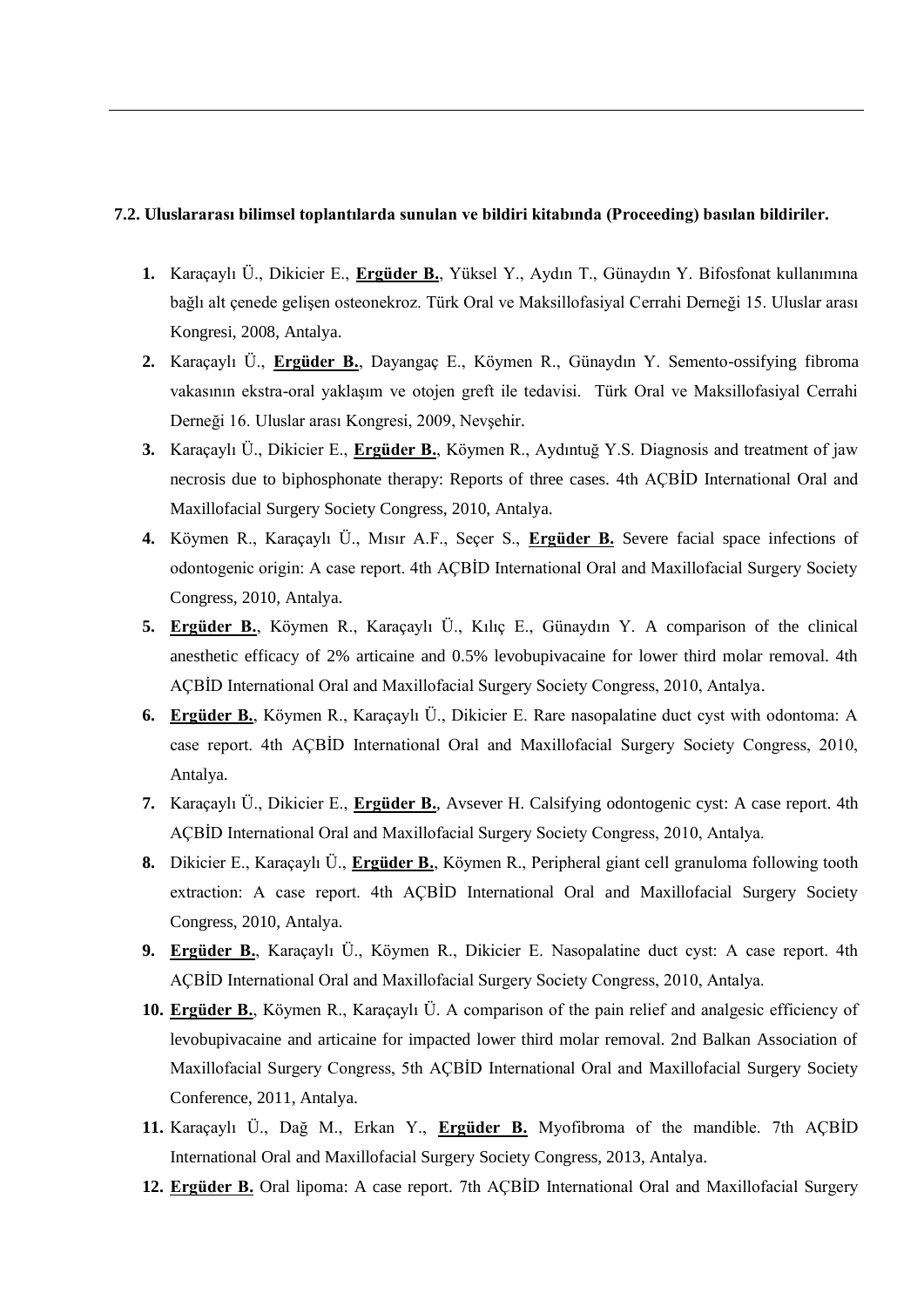Society Congress, 2013, Antalya.

- **13. Ergüder B.** Effective management of a large maxillary radicular cyst with surgical enuleation: A case report. 8th AÇBİD International Oral and Maxillofacial Surgery Society Congress, 2014, Antalya.
- **14. Ergüder B.**, Karaçaylı Ü., Dikicier E. Geniş radiküler kistin sebep olduğu inferior alveoler sinir parestezisi: Vaka sunumu. Türk Oral ve Maksillofasiyal Cerrahi Derneği 21. Uluslararası Kongresi, 2014, Bodrum.
- **15.** Dikicier E., Karaçaylı Ü., **Ergüder B.** Sagital ramus osteotomisi sonrası görülen vida komplikasyonu: 2 olgu sunumu. Türk Oral ve Maksillofasiyal Cerrahi Derneği 21. Uluslararası Kongresi, 2014, Bodrum.
- **16.** Dikicier S., Dikicier E., Karaçaylı Ü., **Ergüder B.**, Dağ M. Tüm ağız implant destekli sabit protez: Olgu sunumu. Türk Oral ve Maksillofasiyal Cerrahi Derneği 22. Uluslararası Kongresi, 2015, Antalya.
- **17.** Dikicier E., Dikicier S., Karaçaylı Ü., **Ergüder B.**, Dağ M. Gömülü dişlerle beraber görülen kompaund odontoma: Olgu sunumu. Türk Oral ve Maksillofasiyal Cerrahi Derneği 22. Uluslararası Kongresi, 2015, Antalya.
- **18. Ergüder B.**, Karaçaylı Ü., Dikicier S., Dikicier E. Kompaund odontoma: Vaka raporu. Türk Oral ve Maksillofasiyal Cerrahi Derneği 22. Uluslararası Kongresi, 2015, Antalya.
- **19.** Karaçaylı Ü., Dağ M., **Ergüder B.** Septa within the sinus: A new procedure for lateral approach. 9th AÇBİD International Oral and Maxillofacial Surgery Society Congress, 2015, Antalya.
- **20. Ergüder B.**, Karaçaylı Ü., Dikicier S., Dikicier E. Compound odontoma: Case report. 9th AÇBİD International Oral and Maxillofacial Surgery Society Congress, 2015, Antalya.
- **21. Ergüder B.**, Çakır M. Surgical Treatment of Soft Tissue Necrosis Caused by Accidental Sodium Hypochlorite Extrusion During Endodontic Treatment. 10th AÇBİD International Oral and Maxillofacial Surgery Society Congress, 2016, Antalya.
- **22. Ergüder B.,** Çakır M. Compound Odontoma: Case Report. 23th. Turkish Association of Oral and Maxillofacial Surgeons International Scientific Congress, 2016, Bodrum.
- **23.** Çakır M., **Ergüder B.**, Kurt G., Özle M. Conservative Treatment of Ameloblastoma: A case Report. 23th. Turkish Association of Oral and Maxillofacial Surgeons International Scientific Congress, 2016, Bodrum.
- **24. Ergüder B.**, Karaçaylı Ü. Comparison of The Postoperative Pain Relief and Clinical Local Anesthetic Efficiency of Levobupivacaine and Articaine for Impacted Lower Third Molar Removal. 11th AÇBİD International Oral and Maxillofacial Surgery Society Congress, 2017, Antalya. (Sözlü Sunum)
- **25. Ergüder B.**, Çakır M., Karaçaylı Ü. Surgical Treatment of a Large Residual Cyst. 11th AÇBİD International Oral and Maxillofacial Surgery Society Congress, 2017, Antalya.
- **26. Ergüder B.**, Çakır M., Karaçaylı Ü. Removal of a Migrated Dental Implant and Mucosel From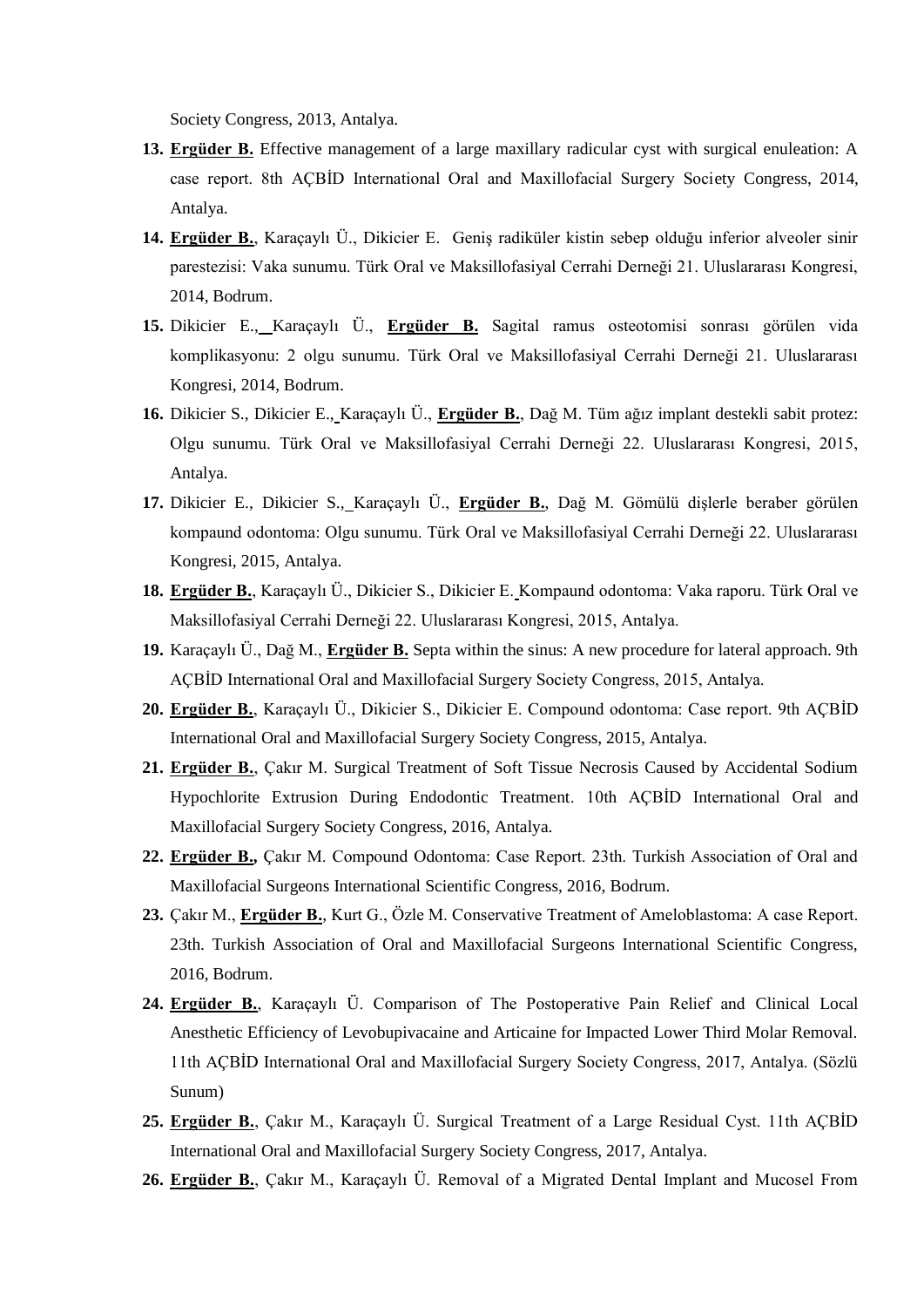Maxillary Sinus by Caldwell-Luc Procedure. 11th AÇBİD International Oral and Maxillofacial Surgery Society Congress, 2017, Antalya.

- **27.** Karaçaylı Ü., Avsever H., **Ergüder B.**, Çakır M. Aesthetic Approach in the Anterior Maxilla. 11th AÇBİD International Oral and Maxillofacial Surgery Society Congress, 2017, Antalya.
- **28.** Karaçaylı Ü., **Ergüder B.**, Dikicier E. Dental Implant Placement With Inferior Alveolar Nerve Lateralization: A Case Report. 11th AÇBİD International Oral and Maxillofacial Surgery Society Congress, 2017, Antalya.
- **29.** Karaçaylı Ü., Karaçaylı C., **Ergüder B.**, Dikicier E., Çakır M. Large Odontogenic Cyst in Anterior Maxilla. 11th AÇBİD International Oral and Maxillofacial Surgery Society Congress, 2017, Antalya.
- **30.** Karaçaylı Ü., Karaçaylı C., **Ergüder B.**, Görgülü S. Premaxillary Distraction in the Hypoplastic Maxilla: A Case Report. 11th AÇBİD International Oral and Maxillofacial Surgery Society Congress, 2017, Antalya.
- **31.** Karaçaylı Ü., **Ergüder B.**, Dikicier E. Split Osteotomy and Socket Lifting for Implant Placement in the Atrophic Maxilla. 11th AÇBİD International Oral and Maxillofacial Surgery Society Congress, 2017, Antalya.
- **32.** Yıldırım G., **Erguder B.**, Çakır M. Bellaz B. Immediate-Function Concept for Completely Edetelous Jaws with Four İmplants: Case Reports. 22th. Bass Congress, 2017, Thessaloniki.
- **33.** Çakır M., **Erguder B**., Karaçaylı Ü. Surgical Treatment of an Extensive Dentigerous Cyst. Turkish Association of Oral and Maxillofacial Surgeons 25th. International Scientific Congress, 2017, Bodrum.
- **34.** Çakır M., Bozkaya S., **Erguder B**. Reconstruction of Defects after Endosseos Implant Explantation with Autogenous Bone Grafts: Case Series. Turkish Association of Oral and Maxillofacial Surgeons 25th. International Scientific Congress, 2017, Bodrum.
- **35.** Çakır M., **Ergüder B.,** Altıparmak N. Endosseous Implant Fracture: A Case Report. Turkish Association of Oral and Maxillofacial Surgeons 25th. International Scientific Congress, 2017, Bodrum.
- **36.** Karaçaylı Ü., Dikicier E., **Ergüder B.** Enucleation of Large Cyst: A Case Report. Turkish Association of Oral and Maxillofacial Surgeons 25th. International Scientific Congress, 2018, Kyrenia.
- **37.** Karaçaylı Ü., Dikicier E., **Ergüder B.** Mandibular Traumatic Bone Cyst. Turkish Association of Oral and Maxillofacial Surgeons 25th. International Scientific Congress, 2018, Kyrenia.
- **38.** Karaçaylı Ü., **Ergüder B.**, Dikicier E. Myositis Ossificans Associated with Trauma in the Left Cheek Mucosa. Turkish Association of Oral and Maxillofacial Surgeons 25th. International Scientific Congress, 2018, Kyrenia.
- **39. Ergüder B**., Cıvak T., Surgical Treatment of a Large Odontogenic Cyst in Patient with Down Syndrome. 13th AÇBİD International Oral and Maxillofacial Surgery Society Congress, 2019,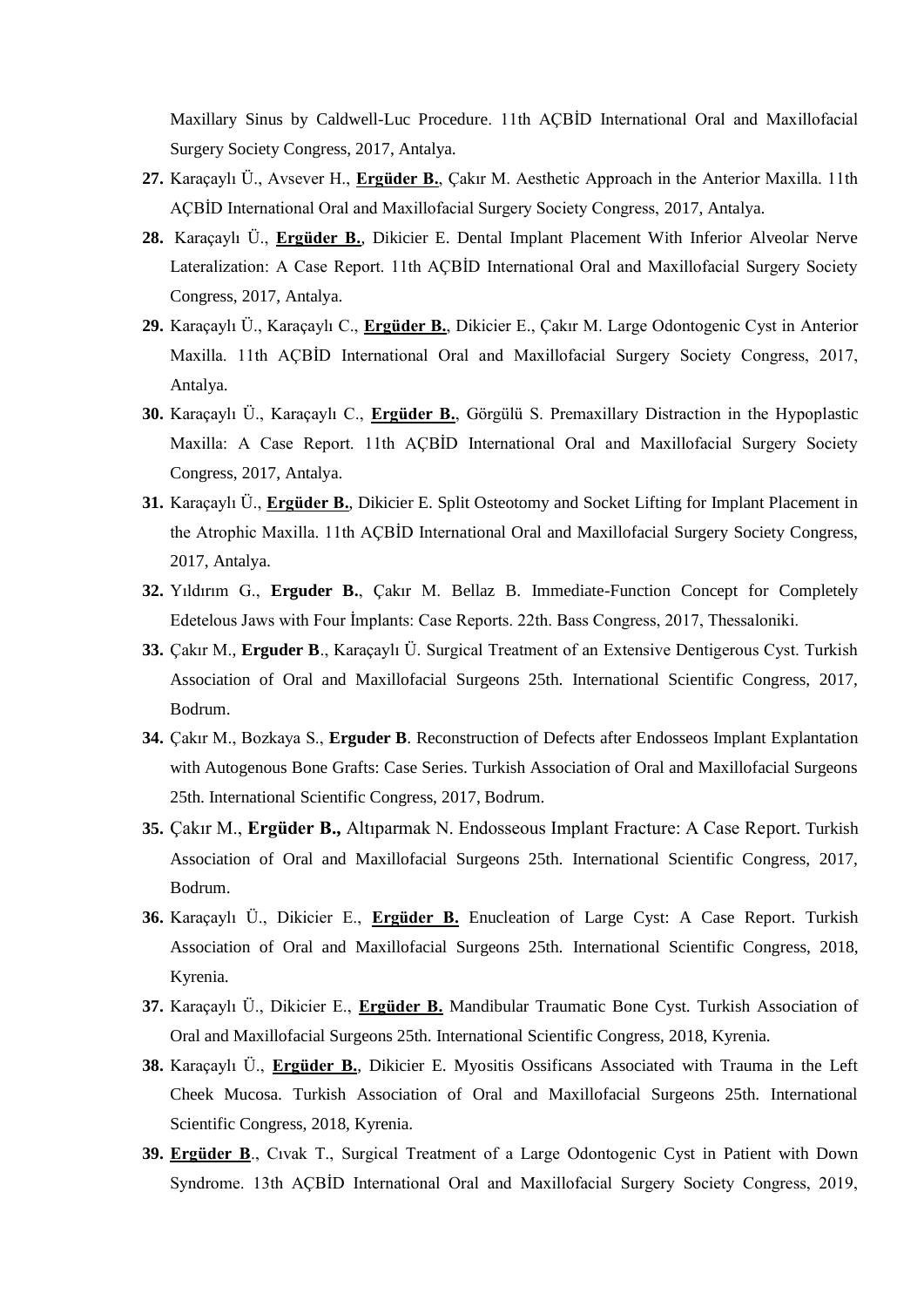Antalya.

- **40.** Güven M.Ç., Yıldırım G., **Ergüder B**., Cıvak T. Prosthodontic Treatment of the Edentulous Mandible with a 6 Implanted supported Toronto Prosthesis: A Case Report. 13th AÇBİD International Oral and Maxillofacial Surgery Society Congress, 2019, Antalya.
- **41.** Cıvak T., **Ergüder B**., İşeri H., Basa S. A New Anchorage Technique in Rigit External Maxillary Distraction. 13th AÇBİD International Oral and Maxillofacial Surgery Society Congress, 2019, Antalya. (Sözlü Sunum)

# **7.3.Ulusal hakemli dergilerde yayınlanan makaleler**

**1.** Karaçaylı Ü., **Ergüder B.**, Köymen R. Botulinum Toksininin Maksillofasiyal Bölgede Kullanımı.Türkiye Klinikleri J Dental Sci 2012;18(3):296-303.

# **7.4. Yazılan uluslararası kitaplar veya kitaplarda bölümler**

 **1. Ergüder B.** Botulinum Toksini ve Maksillofasiyal Bölgede Kullanımı. Güncel Çene Cerrahisi ve Radyoloji Çalışmaları 2019; 6: 55-74.

**7.5. Ulusal hakemli dergilerde yayınlanan makaleler** 

- **7.6. Ulusal bilimsel toplantılarda sunulan ve bildiri kitabında basılan bildiriler**
- **7.7. Diğer yayınlar**
- **7.8. Uluslararası atıflar**
- **8. Ulusal & Uluslararası Projeler**
- **9. İdari Görevler**
- **10. Bilimsel ve Mesleki Kuruluşlara Üyelikler**
- **11. Ödüller**

**12. Son iki yılda verdiğiniz lisans ve lisansüstü düzeydeki dersler için aşağıdaki tabloyu doldurunuz.**

| <b>Akademik Yıl</b> | <b>Dönem</b> | <b>Dersin Adı</b>                                                | <b>Haftalık Saati</b> |                | Öğrenci<br><b>Sayısı</b> |
|---------------------|--------------|------------------------------------------------------------------|-----------------------|----------------|--------------------------|
|                     |              |                                                                  | <b>Teorik</b>         | Uygulama       |                          |
| 2017-2018           | Güz          | DHF-331 Ağız, Diş ve $\vert 2 \vert$<br>Çene Cerahisi            |                       | $\overline{0}$ | 71                       |
|                     |              | DHF-433<br>$A\check{g}1Z$<br>Hastalıkları                        | -1                    | $\overline{0}$ | 49                       |
|                     |              | DHF-531 Ağız, Diş ve $\vert 0 \rangle$<br>Cene Cerahisi (Klinik) |                       | 11             | 44                       |
|                     |              | DHF-532<br>Yüz   $1$<br>Cene<br>Cerrahisi                        |                       | $\theta$       | 42                       |
|                     |              |                                                                  |                       |                |                          |